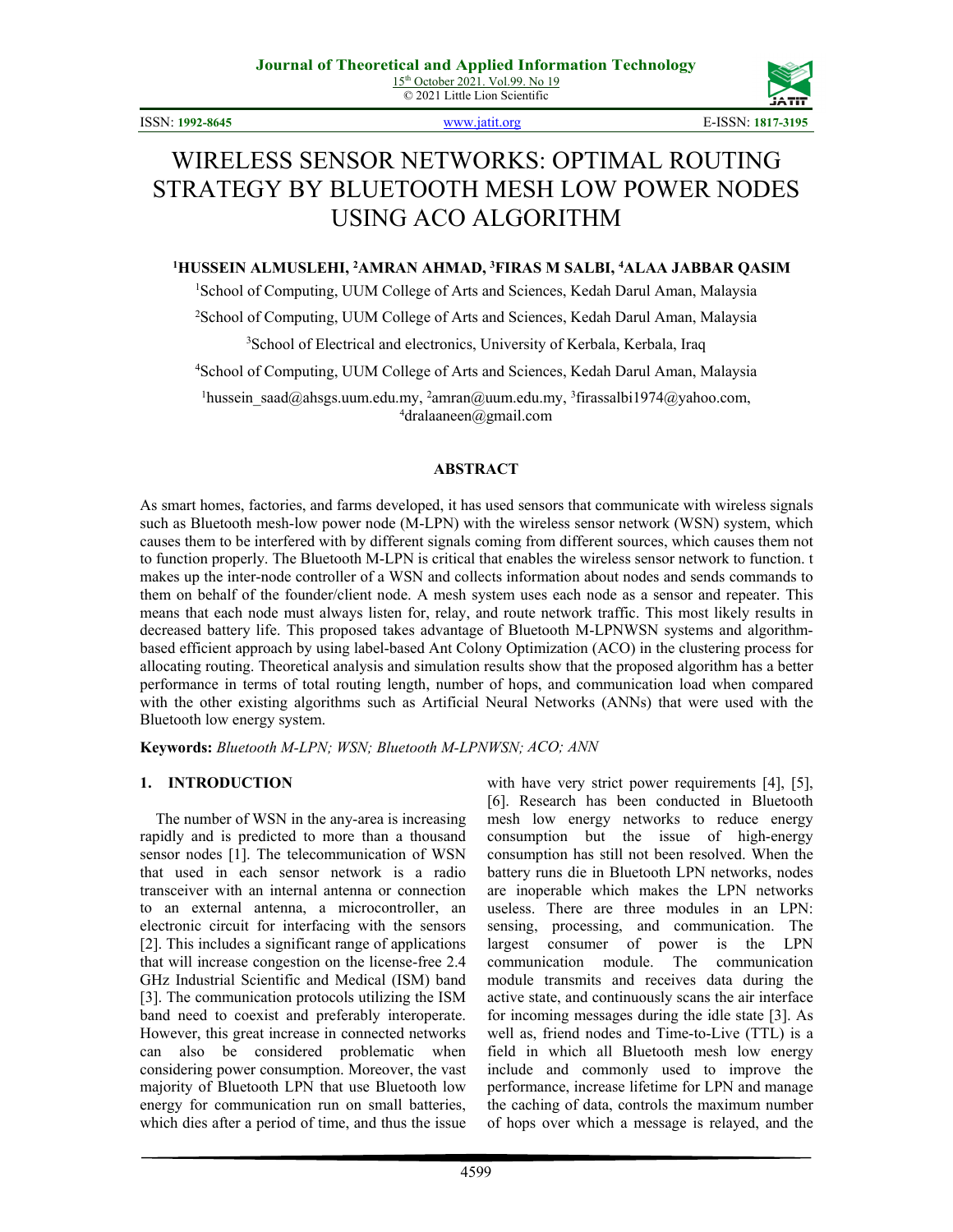15<sup>th</sup> October 2021. Vol.99. No 19 © 2021 Little Lion Scientific

ISSN: **1992-8645** [www.jatit.org](http://www.jatit.org/) E-ISSN: **1817-3195**

maximum achievable device lifetime is 644 days with 235 mAh battery capacity, but in fact and the issue for both features are still not good for reducing power consumption in Bluetooth low energy [7]. In addition to that, there are three energy performance parameters that developed analytical models for reducing the power consumption and increase LPN lifetime in Bluetooth low energy such as the average current consumption, the theoretical lifetime of a batteryoperated, and the energy consumed per each user data bit delivered by Bluetooth LPN, but it was not developed well to reduce energy consumption and make the LPN lifetime as long as required [3]. Therefore, problems and issues mentioned above, along with the impact that Bluetooth LPN networks can have on WSN development, will be addressed in this proposal during literature study and implementation and backed up to some extent with measurement results. This proposal focuses on investigating the possibility of making use of both the power consumption and the higher lifetime for the LPN by dynamically adjusting the configuration of the battery to allow building more energyefficient sensor networks based on Bluetooth mesh low energy. By returning back to the literature and searching the available articles and papers dealing with this subject, it has been noticed that the available researches and publications did not mention the use of modern artificial intelligence techniques with wireless sensor networks that deal with the Bluetooth feature, such as the genetic algorithm (GA), ant colony optimization (ACO) algorithm, and artificial bee colony (ABC) algorithm, and other advanced smart technologies. As most of the research and theses that dealt with this topic dealt with the use of traditional artificial intelligence, such as neural networks (ANN) techniques, fuzzy networks technology, and other traditional techniques concerning the issue of reducing energy for WSN Bluetooth systems. Therefore, Sharareh Naghdi utilized Bluetooth Low Energy technology, vision systems, and ANN algorithm to improve the accuracy of pedestrian position solutions in indoor environments [8]. However, this technology faces challenges related to the speed of data transfer from/to the node, low battery, as well as signal interference due to the AAN algorithm used for routing. In addition to that, Wireless Sensor Networks was presented with a novel routing approach based on the ACO algorithm. It offered significant reductions in energy consumption but the topologies techniques of the nodes are not clarified [9]. Thus, it allows communication over the network by multiple

devices and combining the energy efficiency of ultra-low-power radios with the interoperability of Bluetooth low energy with a long operational lifetime.

# **2. BLUETOOTH M-LPN MANAGED FLOODING IN WSN**

The Bluetooth network profile demonstrates the strategies to improve the flooding activity for a useful network. Normally called oversaw flooding. Consequently, the significant methodologies used in administered flooding are:

- Message Cache: All nodes should execute an organization message reserve. The message reserve contains all the actually seen orchestrates messages. On the off chance that the gotten message is observed to be inside the reserve, by then it gets disposed of.
- TTL controls the quantity of ricochets a message is moved in a framework. Picking an ideal TTL regard conservatives' control over the framework. If the TTL regard at a node is more conspicuous than or make back the initial investment with to 2, it exhibits that the message might have been given off and can be transferred. TTL regard under 2, shows the message might have been moved yet won't be transferred.
- Heartbeats: Pulse messages are sent by the nodes discontinuously. It is used as a sign to the tolerant nodes, that the sending node is enthusiastic. At the tolerant node, the ideal TTL regard for conveying a message to the not set in stone from the heartbeat message.

### **3. FRIENDSHIP IN BLUETOOTH M-LPNWSN SYSTEM**

WSN is known to be an incredible asset compelled exercise of organizations where energy utilization is one of the natural concerns. The majority of the sensors are battery-controlled devices. In WSNs, sensor nodes are passed on for an enormous scope and thus it is outlandish to override the batteries of sensor nodes. As such, every sensor node should use power viably to outlast for quite a while. The Bluetooth M-LPNWSN describes the companionship convenience for the energy-obliged addresses. The vehicle layer (upper and lower) inside the Bluetooth M-LPNWSN is principally aware of the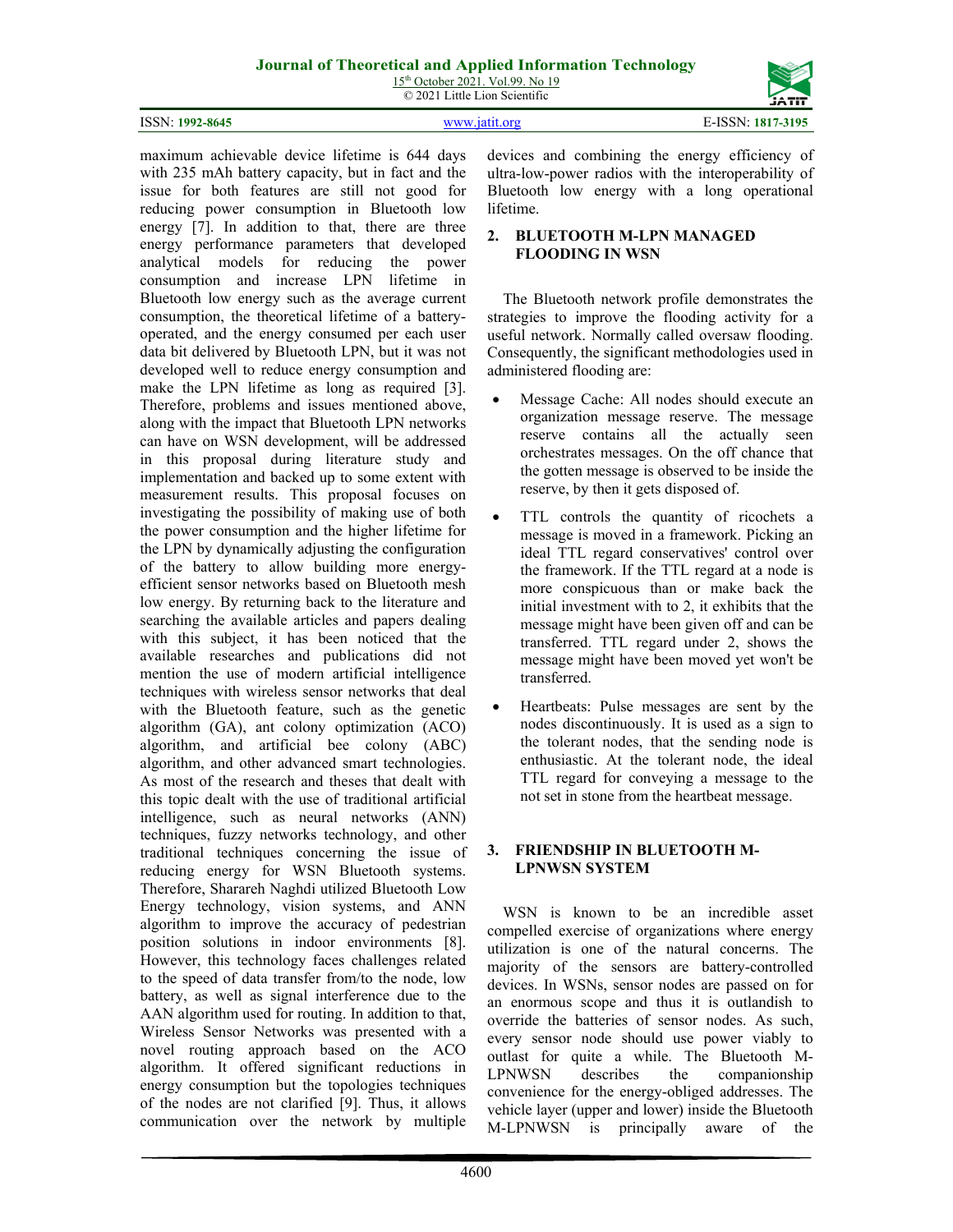15<sup>th</sup> October 2021. Vol.99. No 19 © 2021 Little Lion Scientific

#### ISSN: **1992-8645** [www.jatit.org](http://www.jatit.org/) E-ISSN: **1817-3195**

Friendship's convenience. It describes two kinds of nodes. A low force node consolidates a compelled control source and works at decreased beneficiary commitment cycles. This node changes to on state in a manner of speaking to get stacks of info. A companion node enables the companion to feature and stores the messages appointed for low-power nodes. This node communicates the messages as it was the point at which the low force nodes unequivocally demand. This proposed reinforces companionship between one companion and one low-power node. Friendship is developed among companions and low force nodes. The low force node begins the friendship in a little while on the grounds that it is provisioned into the Bluetooth M-LPNWSN system. This proposed to acknowledge that partnership is at this point set up among friends and low force nodes. After the kinship is set up, the companion node stores the messages for the benefit of a low-power node inside the companion line. A surveying instrument is used for improving energy utilization at the low force nodes. The Bluetooth works message exchange between the low force node. Get postpone boundary demonstrates the time between the low force node sending a solicitation and tuning in for a response from the companion node. The low force node is in a rest state for the complete length of the get delay. The authority window boundary shows the ideal opportunity for which a low force node tunes in for a response from the companion node. low force node is inside the genuinely taking a look at state for the all-out term of the get window. The survey break boundary demonstrates the most outrageous time between two progressive requests from a low force node. Inside the survey break, in the event that the companion node or the low force node misses the mark to get an ask or response from the other node, the fellowship is finished. Every so often, low-power nodes survey companion nodes for any data messages set aside inside the companion line. Subsequent to surveying the Friend node, low force nodes enter the rest state for the length of getting delay. The Friend node occupations the prepare delay getting the response for the low force node. After the get delay, the companion node responds to the low force node once in a while as of late the entire of getting postpone and get the window. Bluetooth M-LPNWSN is designed to empower devices to have exceptionally low power consumption. A few chipmakers counting Cambridge Silicon Radio, Discourse Semiconductor, Nordic Semiconductor, STMicroelectronics, Cypress Semiconductor, Silicon Labs, and Texas Rebellious had presented

Bluetooth Low Energy optimized chipsets by 2014. Devices with fringe and central parts have distinctive power necessities. A think about by signal software company Walkway labs detailed that peripheral such as vicinity guides as a rule work for 1-2 a long time felled by a 1,000mAh coin cell battery. This can be conceivable since of the power effectiveness of Bluetooth Low Energy protocol, which as it were transmits little. packets as compared to Bluetooth Classic which is also suitable for audio and high bandwidth data.

### **4. BLUETOOTH M-LPN FOR ROUTING IN WSN SYSTEM USING ACO ALGORITHM**

The proposed Bluetooth M-LPN for Steering in WSN System using ACO Algorithm Code to discover the most limited way between two hubs (source and target) so that by begins sending information till one node included in route (path) dies (battery OFF). As before long, one node dies, it looks another path and restarts sending till node included in routing dies due to finishing energy and so on, till the network has no more connections between source and the target node. The source and goal node pairs, power source, and their corresponding TTL values are indicated and the paths between source and destination nodes are recognized as shows in figure 1. Additionally, the ACO Algorithm underpins the LPN to remain lively for a long time. The proposed show that there's a chance of having a path between the chosen source and destination nodes, indeed in the event that a few of the middle transfer and end nodes fall flat within the network. Inside the ultimate two sections, it modeled and assessed the energy consumption execution parameters of a Bluetooth M-LPNWSN using the ACO Algorithm. Based on the profiles of the notice transmissions and the checking between times, another calculates the Bluetooth M-LPNWSN using ACO Algorithm typical current consumption.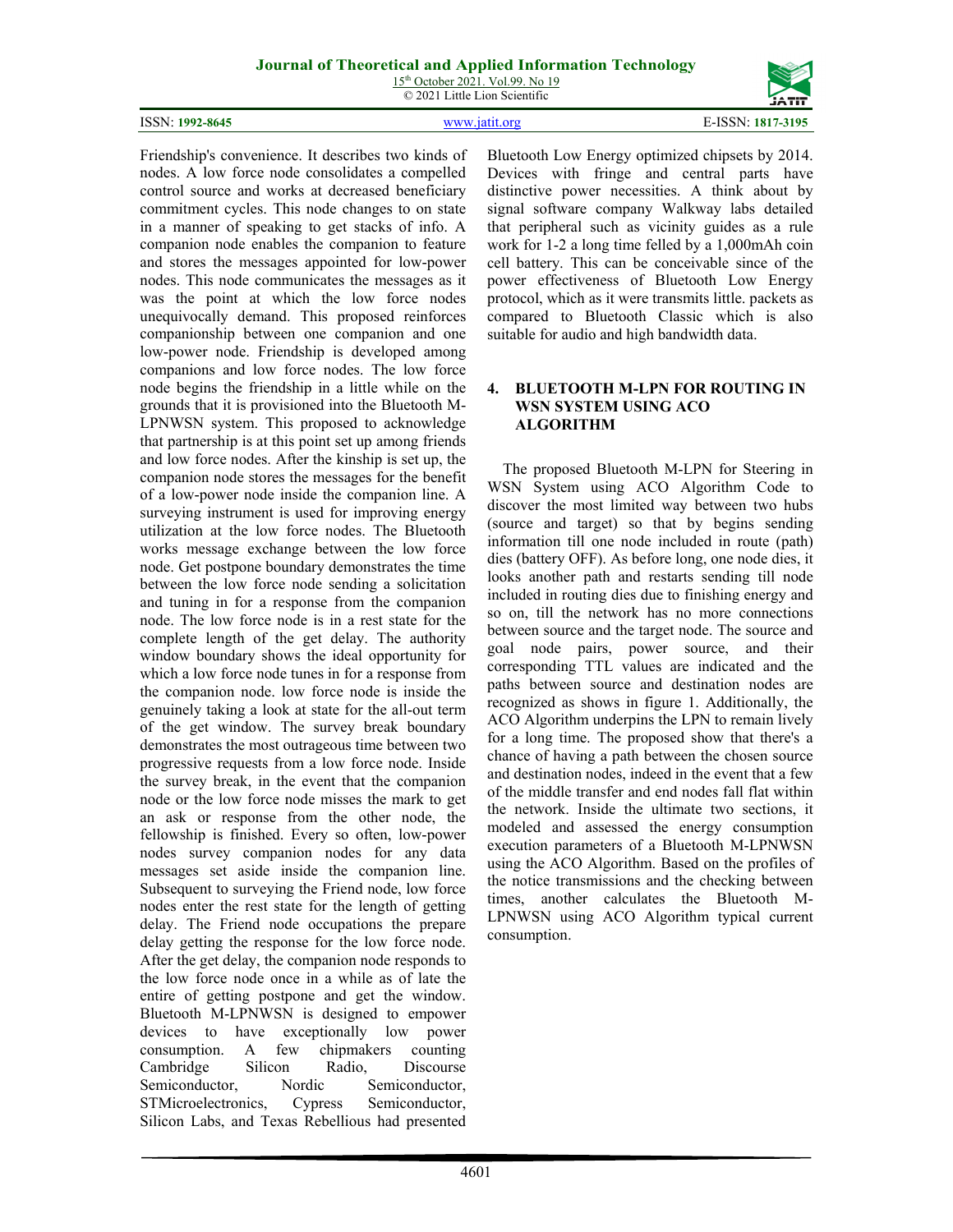

ISSN: **1992-8645** [www.jatit.org](http://www.jatit.org/) E-ISSN: **1817-3195**



*Figure 1: Ants' Colony*

Each insect must build a solution to move through the chart. To choose another edge in its tour, an ant will consider the length of each edge accessible from the current position, as well as the comparing pheromone level. At each step of the algorithm, each ant moves from a state-to-state y, comparing to its total middle arrangement. Hence, each ant  $k$  computes a set  $A(z)$  of attainable extensions to its current state in each cycle and moves to one of these likelihood [10]. For ant k, the likelihood  $p_{xy}$ <sup>k</sup> of moving from state x to state y depends on the combination of two values, the attractiveness  $\eta_{xy}$  of the move, as by a few heuristics demonstrating the a priori attractive quality of that move and the trail level  $\tau_{xy}$  of the move, indicating how capable it has been within the past to form the specific move. The path level speaks to a posteriori sign of the allure of that move. In common, the kth ant moves from state x to state y with the likelihood [11].

$$
\mathbf{p}_{xy}^k = \frac{\left(\mathbf{p}_{xy}^{\alpha}\right)\left(\mathbf{p}_{xy}^{\beta}\right)}{\Sigma_{z \in allowed_x}\left(\mathbf{p}_{xy}^{\alpha}\right)\left(\mathbf{p}_{xy}^{\beta}\right)} \tag{1}
$$

 $\tau_{xy}$  is the amount of pheromone kept for the transition from state to  $y$ ,  $\leq \alpha$  could be a parameter to control the impact of  $\tau_{xy}$ ,  $\eta_{xy}$  is the attractive quality of state transition xy (a priori information, ordinarily  $1/d_{xy}$ . where d is the distance) and  $1 \leq \beta$ may be a parameter to control the impact of  $\eta_{xy}$ .  $\tau_{xy}$ and  $\eta_{xy}$  represent the trail level and engaging quality for the other conceivable state transitions [12]. Trails are ordinarily overhauled when all ants have completed their arrangement, expanding or diminishing the level of trails comparing to moves that were portion of "great" or "bad" arrangements, individually. An illustration of a global pheromone overhauling run the show is:

$$
\tau_{xy} \leftarrow (1 - P)\tau_{xy} + \sum_{k}^{m} \Delta \tau_{xy}^{k}
$$
 (2)

where  $\tau_{xy}$  is the sum of pheromone kept for a state move ay, ρ is the pheromone dissipation coefficient, m is the number of ants and  $\Delta \tau_{xy}$ <sup>k</sup> is the sum of pheromone stored by k<sup>th</sup> insect, ordinarily given for a TSP issue (with moves comparing to circular segments of the chart) by [13]:

$$
\text{p}\Delta \tau_{xy}^{k} = \begin{cases} Q_{\underline{I}_{k}} & \text{if and } k \text{ uses curve } xy \text{ in its tour} \\ 0 & \text{otherwise} \end{cases} \tag{3}
$$

where Lk is the taken a toll of the  $k<sup>th</sup>$  ant's tour (regularly length) and Q may be consistent. Within the ant colony optimization algorithms, a manufactured ant may be a basic computational specialist that searches for great arrangements for a given optimization issue. To apply an ant colony algorithm, the optimization problem needs to be changed over into the issue of finding the most limited path on a weighted chart. Within to begin with the step of each Cycle, each ant stochastically develops an arrangement, I.e., the arrangement in which the edges within the graph ought to be taken after as shown in figure 2. Within the moment step, the paths found by the diverse ants are compared. The final step comprises upgrading the pheromone levels on each edge [14].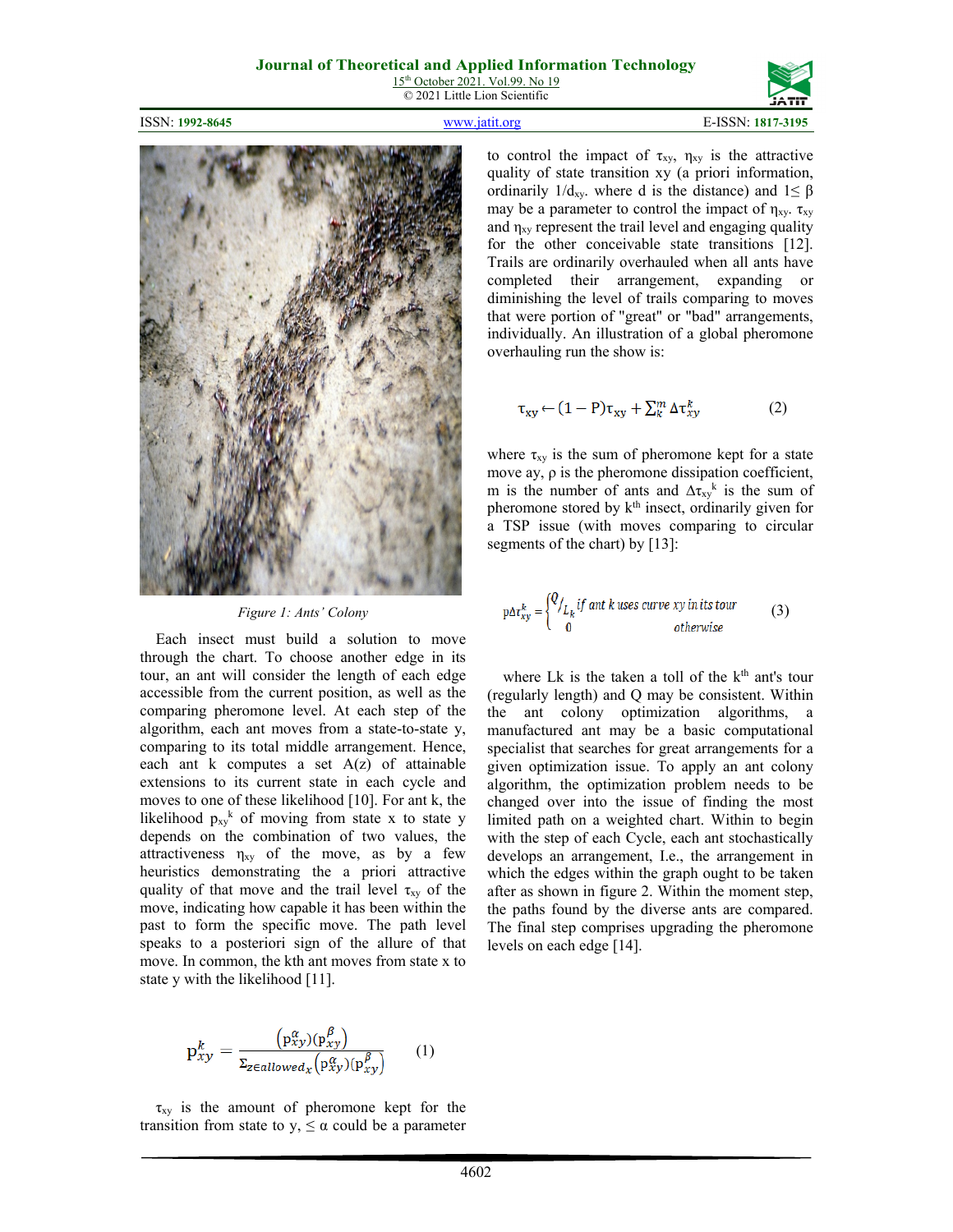ISSN: **1992-8645** [www.jatit.org](http://www.jatit.org/) E-ISSN: **1817-3195**



*Figure 2: Ants' Food Searching Action*

Travelling Sailor Problem (TSP) can be utilized in arranging to get the guideline of operation of the Ant Colony Optimization ACO technique. An illustration of a sailor traveling among four cities found at distinctive positions. The distance between every two cities has been calculated as outlined in Figure 3 a underneath. The development of the traveling sailor will be to begin within an arbitrary way similar to the activity of ants as well the number of cities will speak to the number of food destinations for ants or basically the number of network nodes. So, the sailor will take all the conceivable path openings among the four cities to reach his destination as shown in Figure 3. b [15]. Usually precisely what ants will do in their activity from nests to food sources. The scientific connection that matches this path choice method in each step will be the factorial of all the cities (nodes) number but one which is known as the stage as illustrated in Figure 3.c underneath. After computing all the conceivable paths among the cities (nodes), the comes about are arranged to discover the most limited path length among all conceivable combinations of cites (nodes) traveled by a sailor (ants) as displayed in Figure 3. d. Figure 3. e illustrates diverse schemes of TSP for different numbers of cities (nodes) with their isolating

separations. At long last, Figure 4 shows the stream chart of the ACO activity amid the TSP operation [16, 17].



*Figure 3(A): TSP Example Possible Paths.*



*Figure 3 (B): TSP Example Possible Paths.*



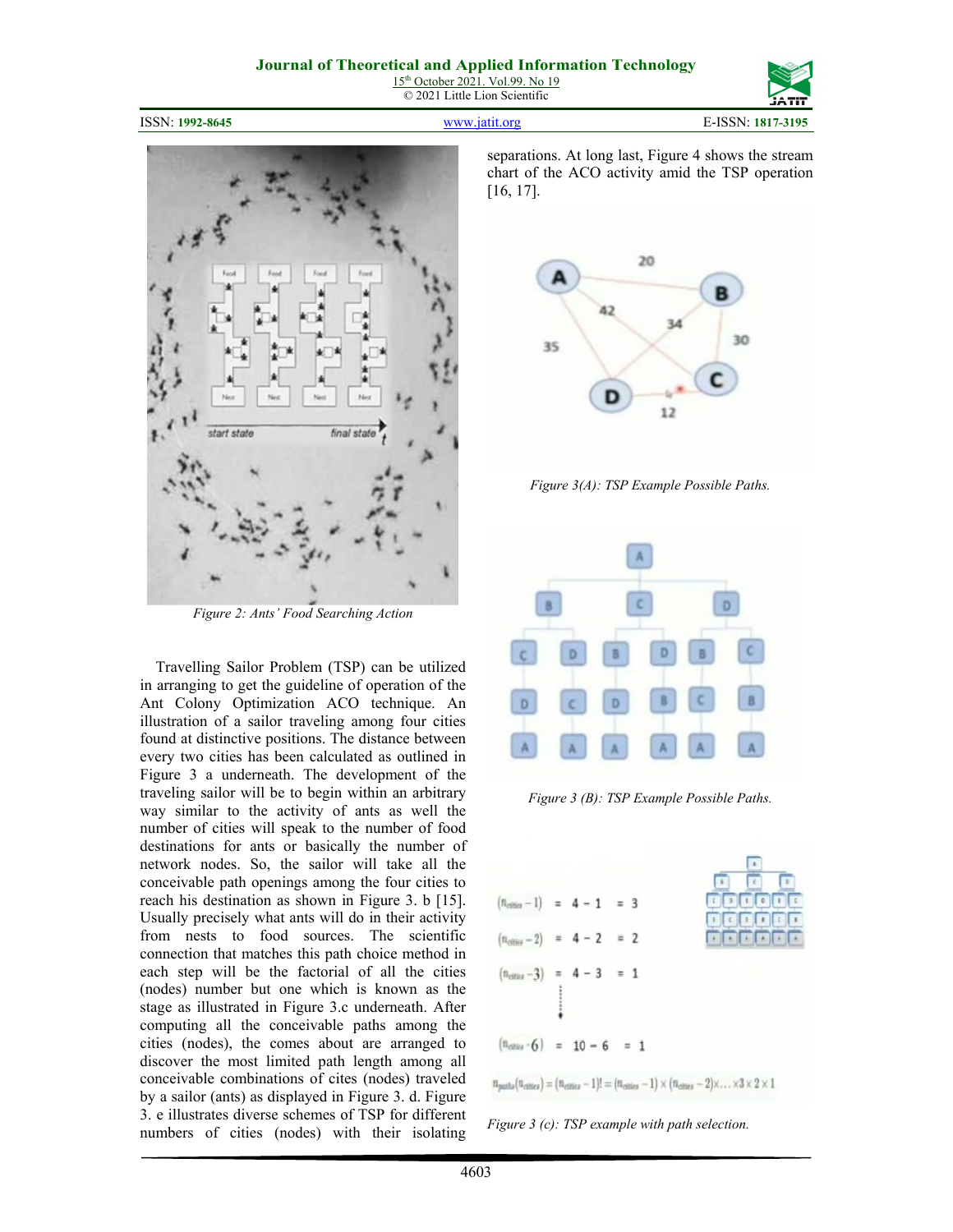15<sup>th</sup> October 2021. Vol.99. No 19 © 2021 Little Lion Scientific



ISSN: **1992-8645** [www.jatit.org](http://www.jatit.org/) E-ISSN: **1817-3195**





*Figure 3 (E): TSP Example Of Different Number Of Cities.*



*Figure 4: Flowchart Of ACO Technique Utilizing TSP Approach.*

# **5. SIMULATION AND THE RESULT**

Using m. files MatLab17 simulation program, the routing Bluetooth WSN system has been simulated with the influence of ACO technique. The simulation has been divided into two main subprograms, the first program was concerning simulation of the routing Bluetooth mesh WSN system, while the second program has been devoted for representing the ACO simulation. The two subprograms have been combined to integrate the whole idea and simulating the overall system. The routing Bluetooth WSN subprogram has been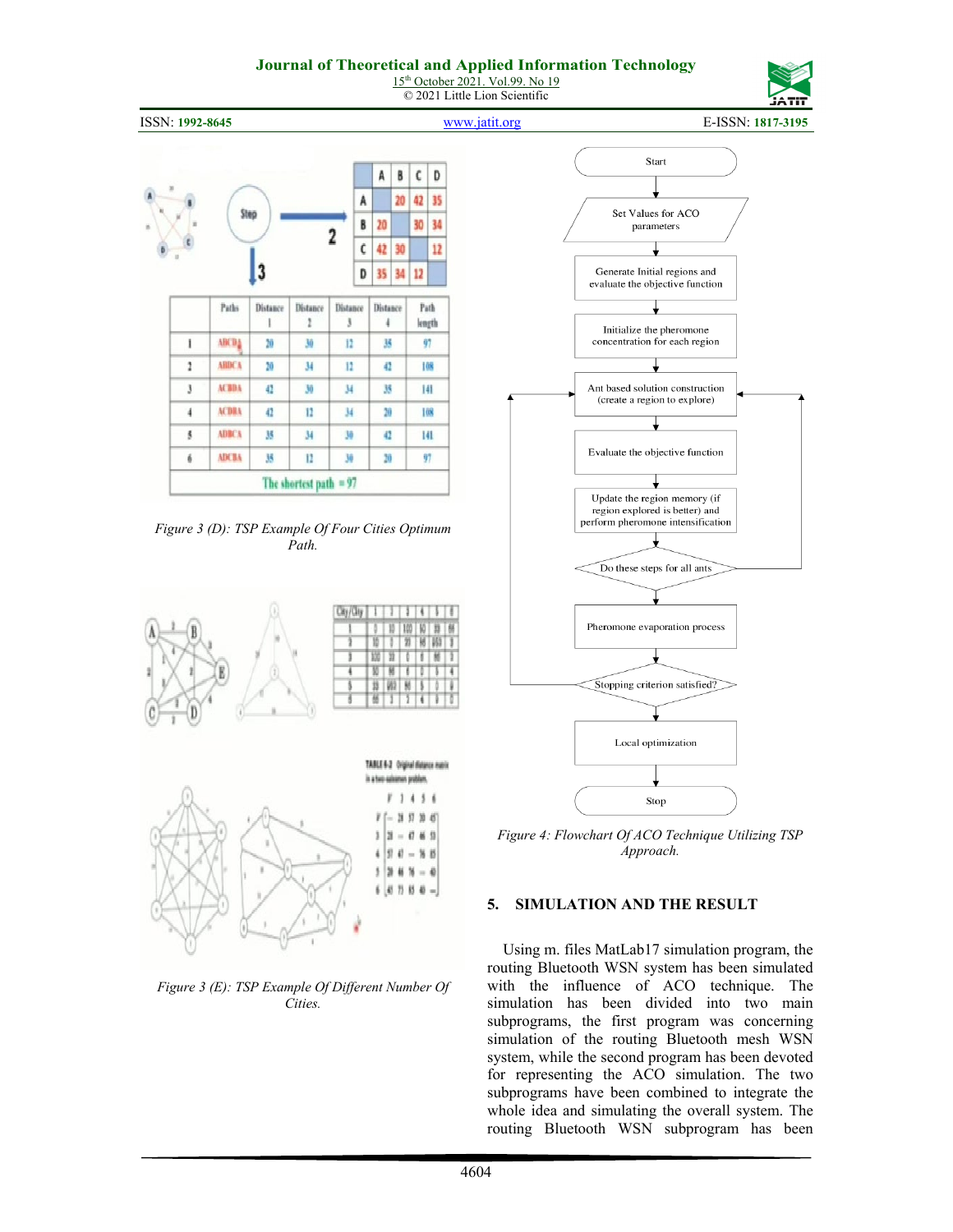© 2021 Little Lion Scientific

ISSN: **1992-8645** [www.jatit.org](http://www.jatit.org/) E-ISSN: **1817-3195**

simulated using random nodes with N numbers. Figures 5 and 6 illustrate the running of this subprogram with N=10 and N=20.



*Figure 5: Scheme Of The Routing Bluetooth WSN Mesh With N=10.*



*Figure 6: Scheme Of The Routing Bluetooth WSN Mesh With N=20.*

The problem of power minimizing in the routing Bluetooth WSN mesh can be solved by applying the Travelling Salesman Problem TSP. By implementing the second subprogram the results of the ACO algorithm will be shown in Figures 7 for different iteration values.



*Figure 7 (A): Scheme Of The Routing Bluetooth WSN Mesh Using ACO With N=100, Maxit=500, It=100.*



*Figure 7 (B): Scheme Of The Routing Bluetooth WSN Mesh Using ACO With N=100, Maxit=500, It=300.*

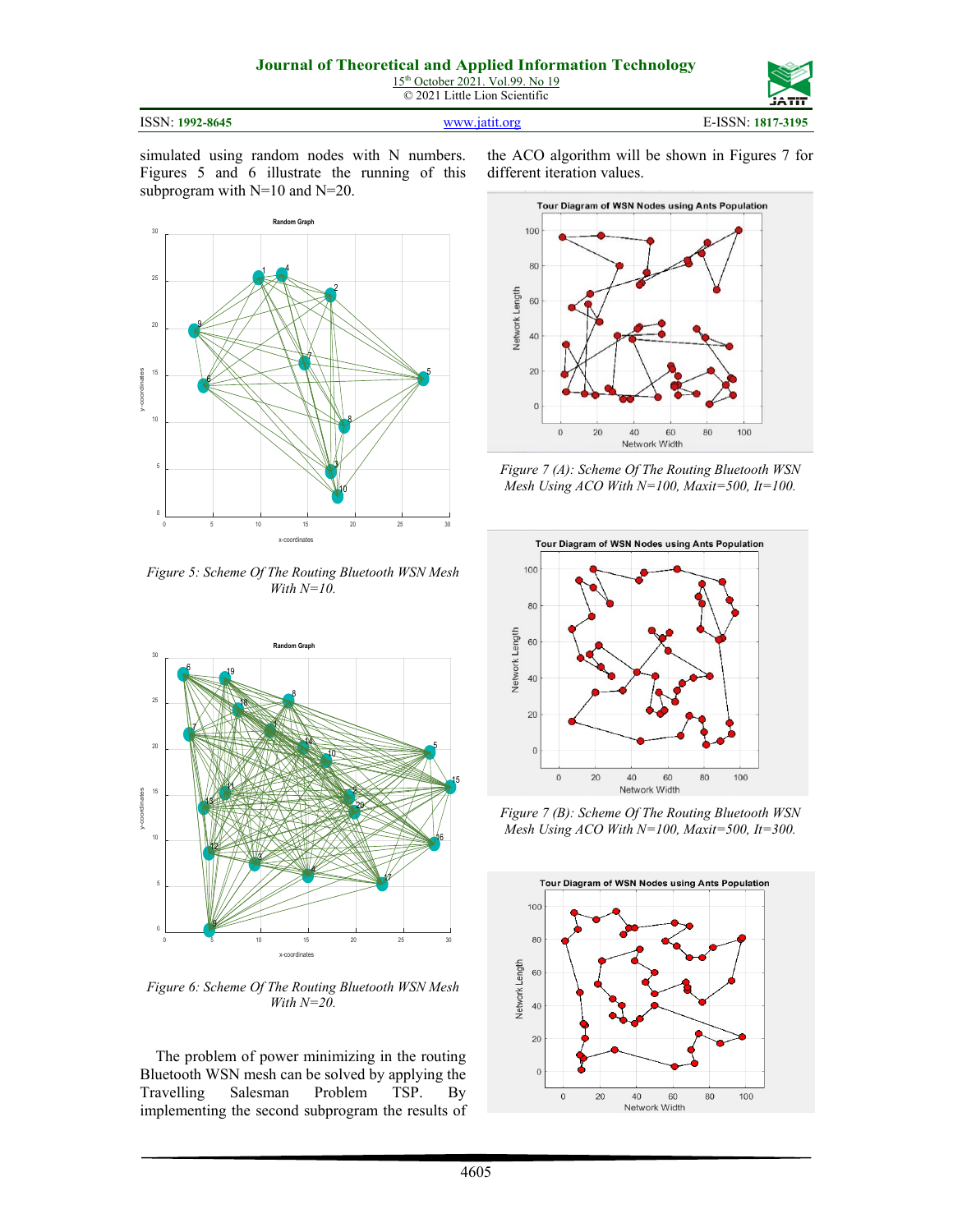| ISSN: 1992-8645 |
|-----------------|
|                 |



ISSN: **1992-8645** [www.jatit.org](http://www.jatit.org/) E-ISSN: **1817-3195**

*Figure 7 (c): Scheme of the routing Bluetooth WSN mesh using ACO with N=100, MaxIt=500, It=500.*

*Figure 7: Scheme of the routing Bluetooth WSN mesh using ACO with N=100, MaxIt=500, (a) It=100, (b) It=300, and (c) It=500.*

Where, the total number of nodes N=100 node, maximum iterations utilized in the program test MaxIt=500. The convergence curve of the ACO algorithm utilized in the simulation has been illustrated in Figure 8.



*Figure 8: Convergence Curve Of The ACO Algorithm Versus Iterations Progress.*

Actually, since some of the Bluetooth WSN nodes will not be active because of the out of power or because of the un functioning, the ACO algorithm will search of the most survived nodes those can be considered active within the total Bluetooth WSN nodes. Figure 9 show the configuration of the Bluetooth WSN nodes that having N=50 nodes under no action, and with few nodes action.



*Figure 9 (a): Configuration of Bluetooth WSN using ACO algorithm, with passive nodes.*



*Figure 9 (B): Configuration Of Bluetooth WSN Using ACO Algorithm, With Several Active Nodes.*

Also, the power consumption gained throughout utilization of the ACO algorithm in the Bluetooth WSN scheme has been computed as well presented in Figure 10.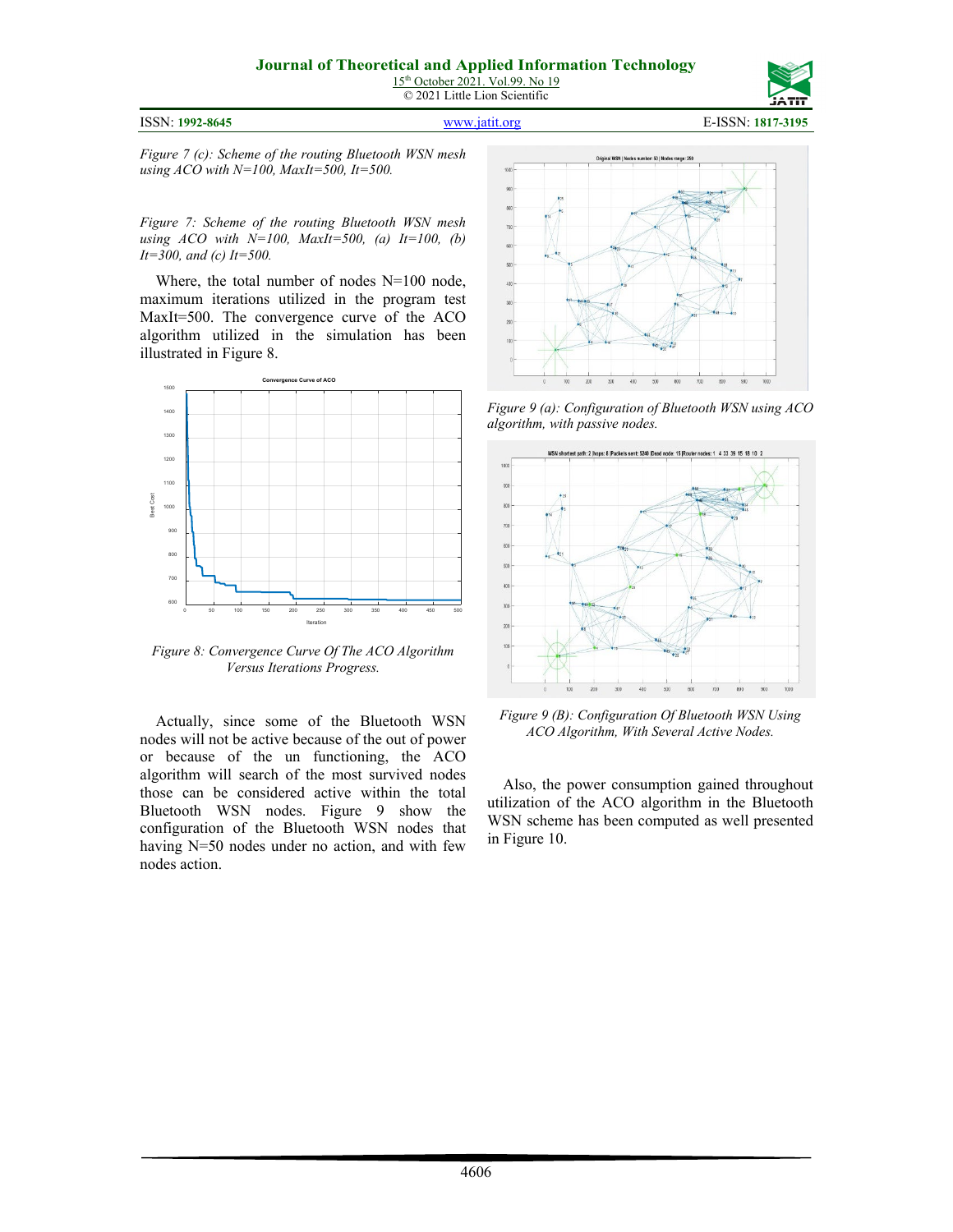ISSN: **1992-8645** [www.jatit.org](http://www.jatit.org/) E-ISSN: **1817-3195**



*Figure 10: Illustration of the effect of ACO algorithm on power saving for Bluetooth WSN.*

Furthermore, Table 1 demonstrates the effect of the ACO algorithm on the cost function and on the power saving for Bluetooth WSN scheme.

| Table 1: Illustration Of The ACO Cost And Power Saving |
|--------------------------------------------------------|
| <b>Factor With Iterations Progress.</b>                |

| <b>Iterations</b> | <b>ACO</b> Cost | Saving<br>Power<br>Factor1 |
|-------------------|-----------------|----------------------------|
| $\boldsymbol{0}$  | 1500            | $0\%$                      |
| 10                | 1200            | 20%                        |
| 20                | 900             | 40%                        |
| 50                | 700             | 53,333%                    |
| 100               | 650             | 56.666%                    |
| 200               | 625             | 58.333%                    |
| 300               | 620             | 58.666%                    |
| 400               | 610             | 59.333%                    |
| 500               | 600             | 60%                        |
|                   |                 |                            |

1Power saving factor is a percentage of the remaining nodes power compared to the total WSN power.

# **6. DISCUSSION**

By reviewing the obtained results, we can note that the use of the ant colony technology greatly improved the process of regulating the transmission and receipt of Bluetooth WSN networks. This technology shortens the effort and time by reducing the calculations and investing the energy available to the nodes by choosing the shortest and easiest possible paths between nodes in the communication network. From Table 1 it is clear that by using ACO technique in the Bluetooth WSN networks will save the overall network power by 60%.

### **7. CONCLUSION**

The scope of this proposed shall be the consideration of designing Bluetooth M-LPNWSN using ACO algorithm. This is proposed processes the power consumption and low power nodes lifetime issues. The conservation of both power consumption and low power nodes lifetime are the main points of the research. It is proposed that the Bluetooth M-LPNWSN using ACO algorithm combines a hybrid design between Bluetooth M-LPN and WSN mechanism to save energy with the one-hop communication technique to increase the lifetime of low power nodes. The proposed Bluetooth M-LPNWSN using ACO algorithm focuses on low power nodes that deploy randomly in the sensing field and all homogeneous nodes have the same capabilities, uniform sensing, and communication range. It is simulating with multiple Friend nodes and Low Power nodes pairs to calculate the time spent by each node on different states. The derive plot of the average time spent by each node in different states shows that the Low Power nodes always consume less energy by spending more time in the sleep state. The proposed Bluetooth M-LPNWSN using ACO algorithm is then test with a simulation known as MATLAB version R2020a.

# **REFERENCES**

- [1] H. Dinis, P. M. Mendes, "Recent advances on Implantable wireless sensor networks" *Wireless Sensor Networks - Insights and Innovations*, 2017.
- [2] Z. Khalaf, A. Maher, "Performance comparison among (Star, tree and mesh) Topologies for large scale WSN based IEEE 802.15.4 standard" *International Journal of Computer Applications*, 124(6), 41-44, 2015.
- [3] R. Rondon, A. Mahmood, S. Grimaldi, M. Gidlund, "Understanding the performance of Bluetooth mesh: Reliability, delay, and scalability analysis" *IEEE Internet of Things Journal*, 7(3), 2089-2101, 2020.